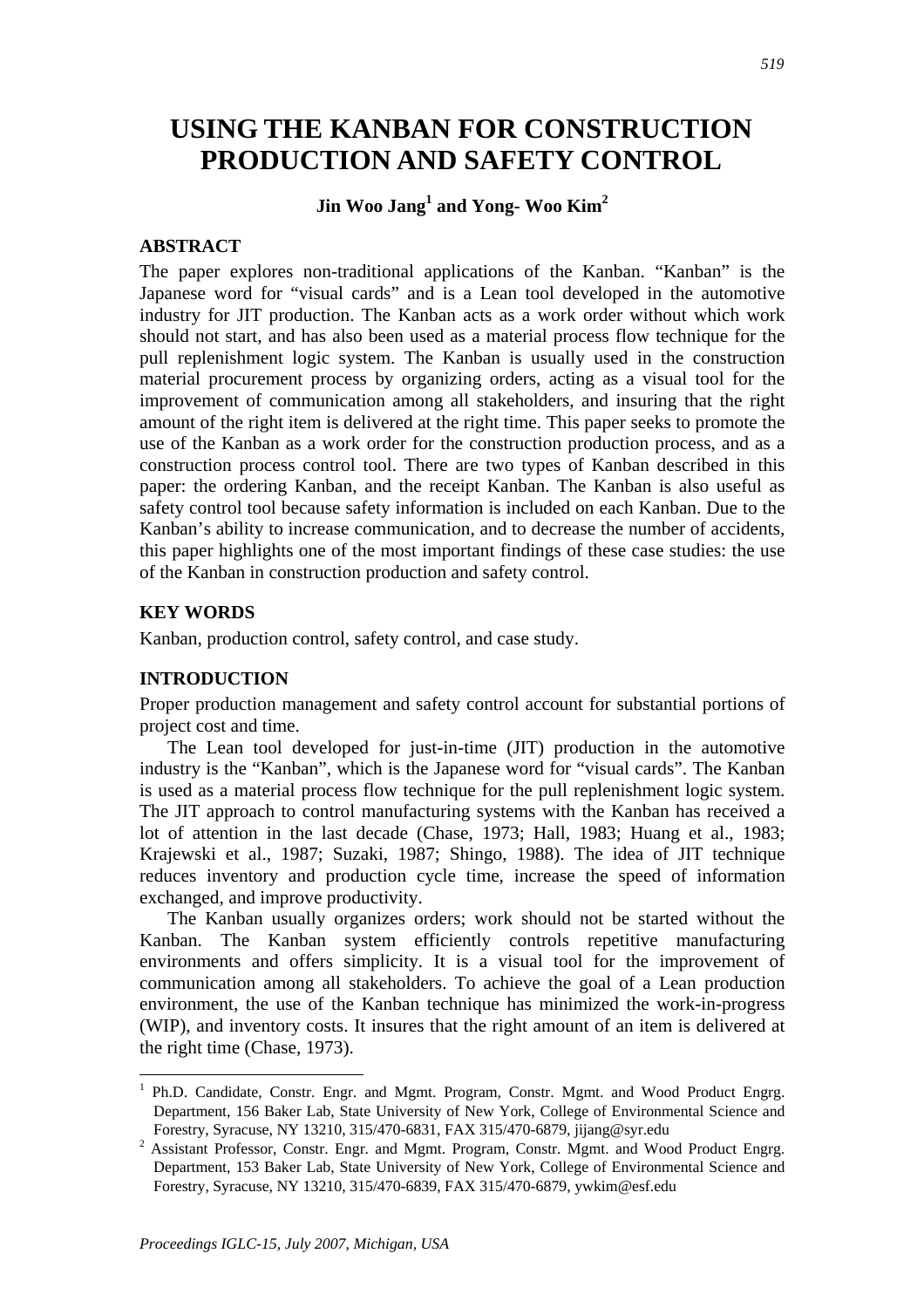This paper explores the application of the Kanban for purposes that are different than from its current use, and seeks to initiate the use of the Kanban as a work order. The Kanban is usually used in the construction material procurement process (Arbulu et al., 2003). Here, however, the Kanban would be used as construction production process control tool, and as a safety control tool. A synchronization mechanism for Kanban-controlled production, and safety control systems, was developed in such a way as to yield feasible workflow reliability as well as improving safety conditions. Safety information was included on each Kanban to aid in safety control.

There are two types of Kanban utilized in this paper: the ordering Kanban, and the receipt Kanban. In the Kanban system, cards that contain information such as 1) job type, 2) quantity, types and number of labourers, 3) prerequisite and successive work, 4) materials, and 5) safety information become crucial in production and safety management. With the movement of the cards, information becomes tangible and easily understood. At each phase of construction process, the information about work ordered, work volume, start and finish dates, reasons for non-completion, and so on, can be easily obtained from the Kanban.

## **PRINCIPLES OF THE KANBAN SYSTEM IMPLEMENTATION**

## **IMPLEMENTATION OF THE KANBAN SYSTEMS FOR WORK ORDERING**

These are the main principles for the implementation of the Kanban systems in this paper (Hall, 1983; Ohno, 1988; Singh and Falkenburg, 1994). They have been modified for the construction work ordering process in this paper.

- Levelling of production (balancing the schedule); production control combined with the Last Planner System
- Avoiding complex information and hierarchical control systems on job sites; pull system
- Not starting work without an ordering Kanban
- Checking work progress with a receipt Kanban
- Not sending incomplete and defective work to the succeeding stages
- Providing safety instruction and previous accident files for relating work

## **FUNCTIONS OF THE KANBAN**

The key objective of the Kanban system is to order work JIT to construction workstations, and to pass information on to the earlier stages regarding what work must be done and when to finish that work. Also, the safety information contained on each Kanban is specific to the type of work being ordered. Thus, a Kanban fulfils the following functions:

- Visibility: the work and safety information are combined together on the Kanban and move with those in charge of the work
- Production control: work should not be started without an ordering Kanban, because they indicate the time, quantity, and the types of work to be started. The Kanban are distributed by the controller in charge of the entire construction schedule.
- Progress monitoring: the number of the receipt Kanban actually measure the amount of work completed. Hence, the number of receipt Kanban, are compared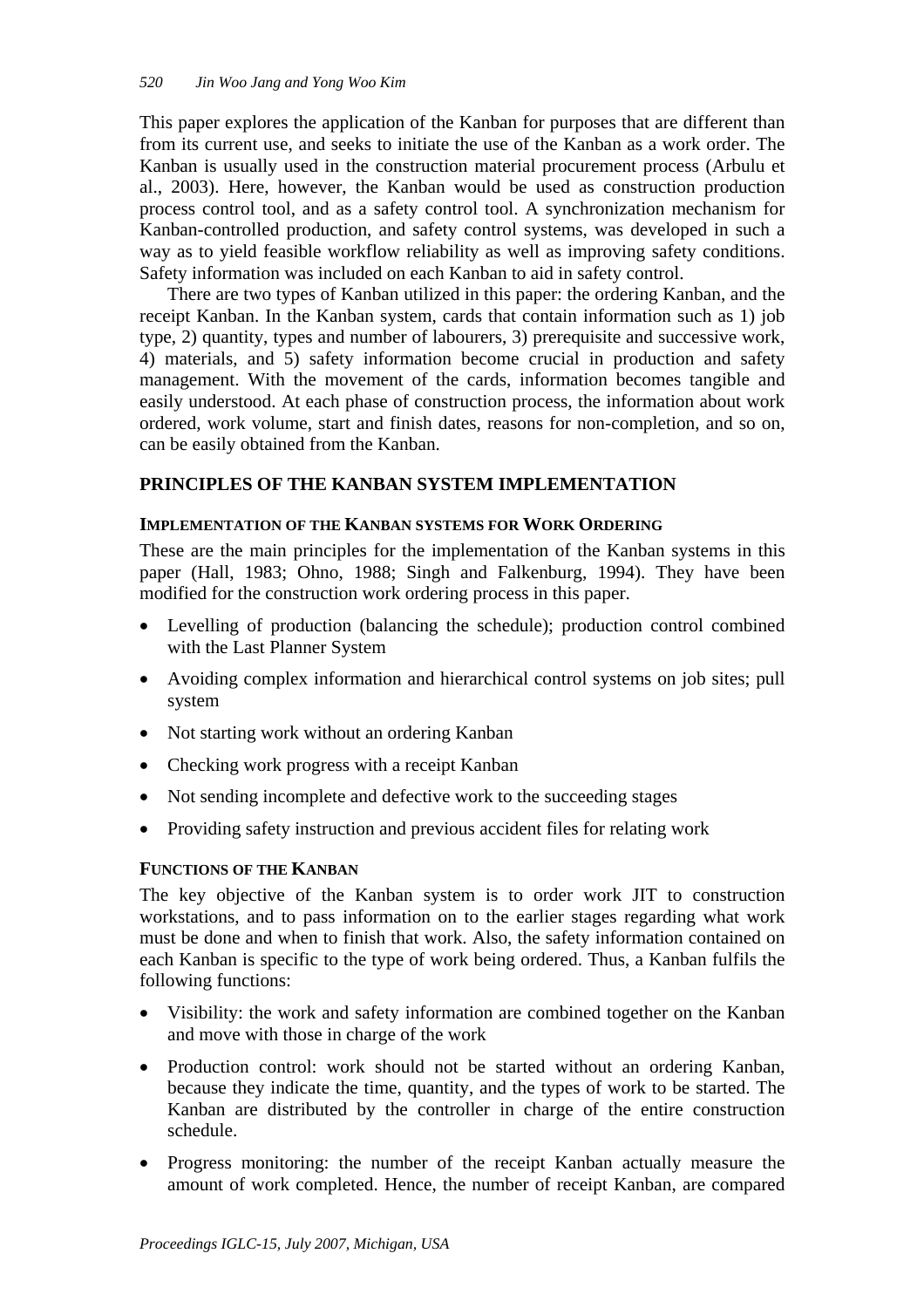to the number of work orders completed. The controllers collect the receipt Kanban which are filled out by field engineers, including information about the type and amount of work completed. From this information, the controllers can make progress payment reports. The more receipt Kanban, the higher the amount of the payments. Collecting the Kanban is much simpler than checking the amount of work completed in person.

• Safety control: since certain types of work are prone to certain types of accidents, the information about over 1,300 accidents has been categorized by project and work type. They have been put into a reference book containing descriptions and photocopies of these accidents, each numbered, and including what, when, where, why, how they happened, and how to prevent future accidents of the same type. Appropriate references are automatically put on the Kanban for each task. Field engineers, before ordering work from the downstream workers, show or post this information on a board for them. Workers being shown actual cases are more likely to pay attention. Even if there have been no accidents in order to make continuous improvements, this information is updated quarterly. In this case study this information was used as a reminder to the field workers. If an accident happened in the field, the field engineer filled out the specific information on the receipt Kanban as a record

## **TYPES OF THE KANBAN**

 $\overline{a}$ 

According to their functions, Kanban are classified into:

- *The Ordering Kanban* travels from an office work controller to a field engineer who is in charge of the work execution on the project site. This Kanban includes: the type of work, the identification number for the work, who is accountable, amount, location, start and end dates, resources (materials, equipment, and labour) needed, unsolved constraints<sup>3</sup>, prerequisite and successive work, special orders for the work, and safety information (figure 1). An exact number of Kanban are printed out for each day, because of the need to track the daily Percent Planned Completion (PPC). Each manager has a daily Kanban mailbox. After the weekly work plan is set up, the Kanban are automatically issued and put into each manager's daily mailbox by the controller.
- *The Receipt Kanban* is originally part of a set also including an ordering Kanban. Receipt Kanban travel from a field engineer to an office work controller. This Kanban includes information which is the same as on the ordering Kanban, plus a box to check for work-completed, a space for the actual date of work completion, and reasons for non-completion if work was not finished on time (figure 1). Kanban are used to calculate performance measurements for production process and progress payments directly because this Kanban includes the rate at which work is completed. The controller goes out into the field and checks progress, or asks field engineers about the work completed before using this. Field engineers fill out all the information about the work submitted on the Kanban, so all of the information can be shared among the project members transparently.
- *The Auxiliary Kanban* is used for additional work and backlogs. These Kanban are issued based on the weekly work plan, but there are cases when additional work must be ordered by an owner. Since no work may be started without a Kanban,

<sup>&</sup>lt;sup>3</sup> Tasks containing constraints that that are likely solved by the beginning of start of work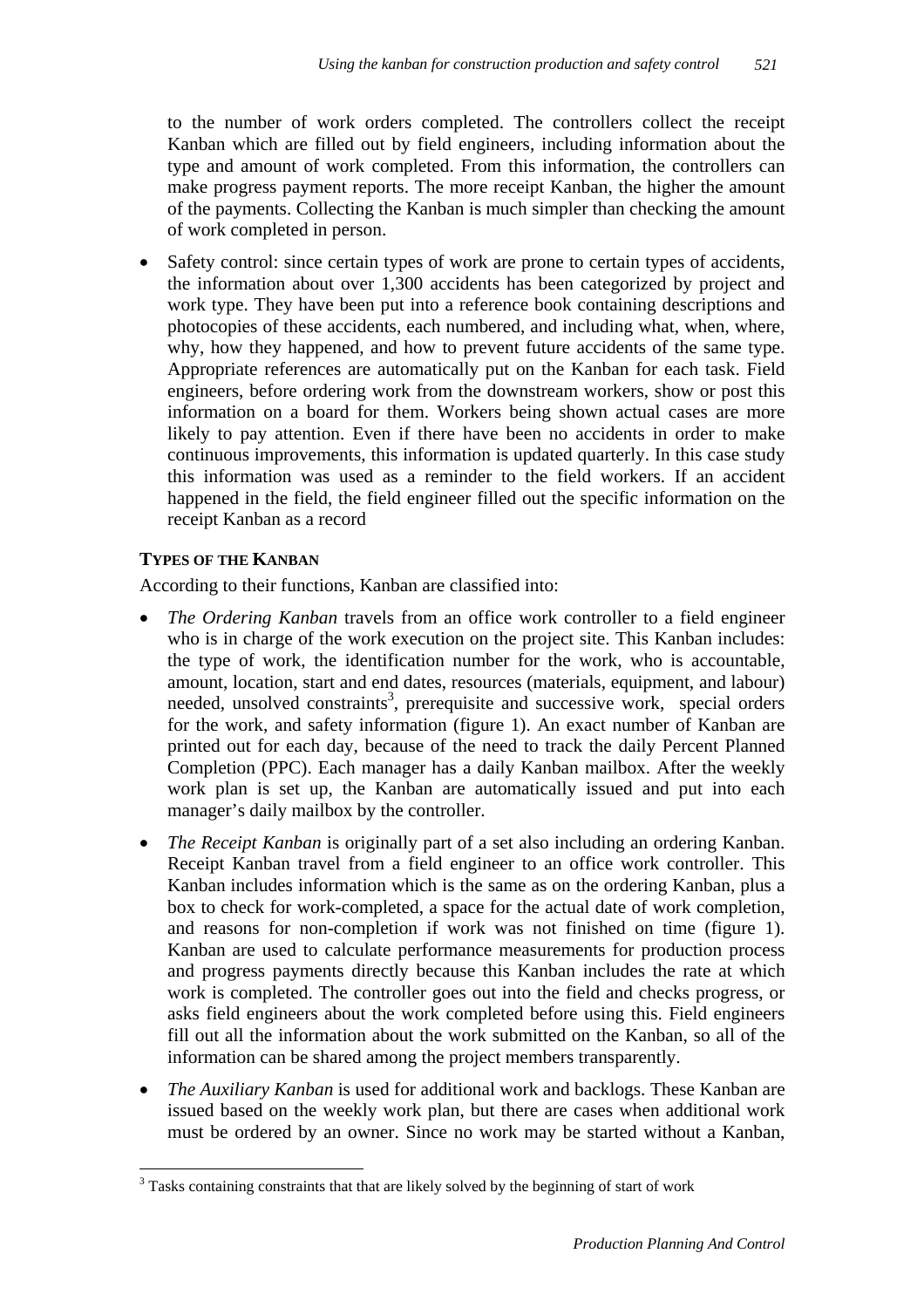and additional work or backlog is unplanned, this work still needs to be controlled, so it is issued an auxiliary Kanban and managed separately to measure performance.



Figure 1: Types of Kanban Using in this Study

## **GENERAL DESCRIPTION OF KANBAN OPERATIONS**

The Kanban is a control mechanism that links production activities and transmits demand information among the project members.

The information on the Kanban is based on the weekly work plan. Kanbans are issued daily, not weekly except for the auxiliary Kanban. The case study company organized itself into three departments: management, construction, and construction support. The field engineer worked in the construction department. All three departments planned together, however, all work was ordered by project controller (Last Planner) in the construction support department, so the Last Planner is not the same person as the field engineer.

Figure 2 shows the circulation of the information on the Kanban. The Kanban in these case studies plays an important role in the sharing of information, and controlling production flow and safety in the construction process. The general operational process is as follows:

- Step 1: Based on the six-week lookahead schedule, the weekly work plan is made by all project members (pull schedule). This step is identical to that of the Last Planner System.
- Step 2: Based on the weekly work schedule, all of the ordering and receipt Kanban are printed out for each day.
- Step 3: Safety instructions and references to previous accidents are added to the Kanban.
- Step 4: The Kanban are sorted by day and by project field engineer.
- Step 5: Each day, before work starts, the field engineers pick up the Kanban from their daily work order mailbox.
- Step 6: The field engineer orders the work to the downstream workers and shares safety information with the field workers.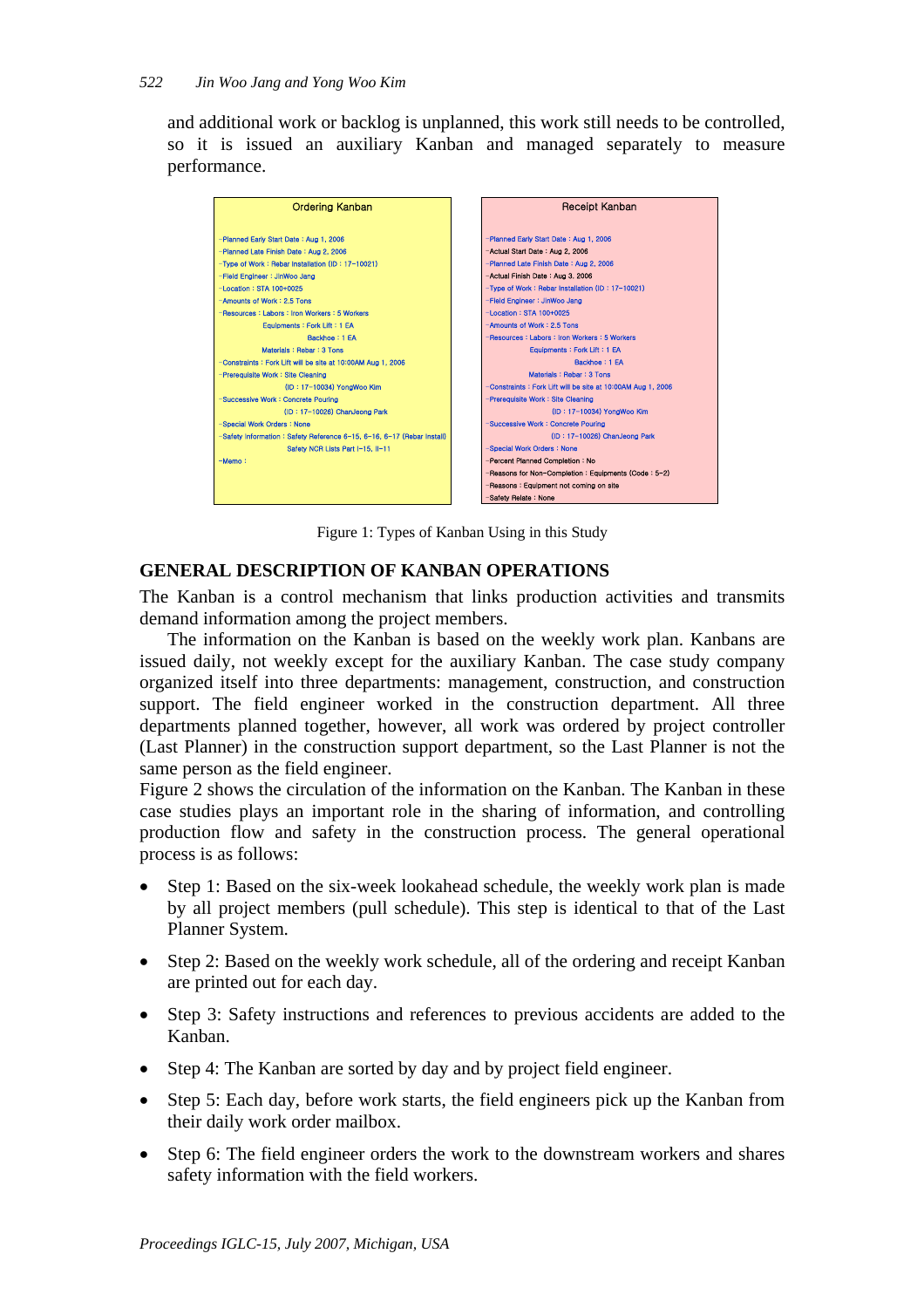- Step 7: The field engineer fills out work progress information on each receipt Kanban.
- Step 8: The field engineer tears the Kanban set, keeping the ordering Kanban for verification, and returning the receipt Kanban to the return mailbox.
- Step 9: The office work controller collects the receipt Kanban to check work progress and makes the progress payment reports based on the information from the Kanban.
- Step 10: The office work controller measures performance by checking PPC, reasons for non-completion and, the rate of accidents.



Figure 2: Circulation of work order information via the Kanban and Participants information.

The only way to initiate work is by Kanban. When the weekly work plan is made, the field engineer selects the work for the next week based on the six-week lookahead schedule. Most of the work is made-ready. Where it is not, the field engineer gets information about constraints and tries to solve these constraints before the start of work. This is in line with the guidelines of the Last Planner<sup>®</sup> System (LPS), which makes it possible to pull the work (withdrawing it) instead of pushing the work to the field engineers.

#### **CASE STUDIES**

These case studies explored non-traditional uses for Kanban, and sought to promote the use of Kanban as work orders. The three case studies focused on the use of the Kanban system for production and safety control in heavy civil construction projects.

The LPS is a screening process for activities or tasks which require resources unlikely to be available by the start date. The result is a strict sequence of releasable tasks. The role of Kanban in the LPS is as a directive that production units follow in exact order.

The Kanban system was used as part of LPS. The LPS had already been implemented in the case studies. One of the most critical reasons to implement the Kanban system was to improve workflow reliability, especially in the handoff of trade-work. Sometimes field engineers did not keep track of the plan that was made during the weekly planning meeting. Mostly, they finished the work planned within the week, but, did not follow the schedule, for example, doing work out of order, or not starting on time.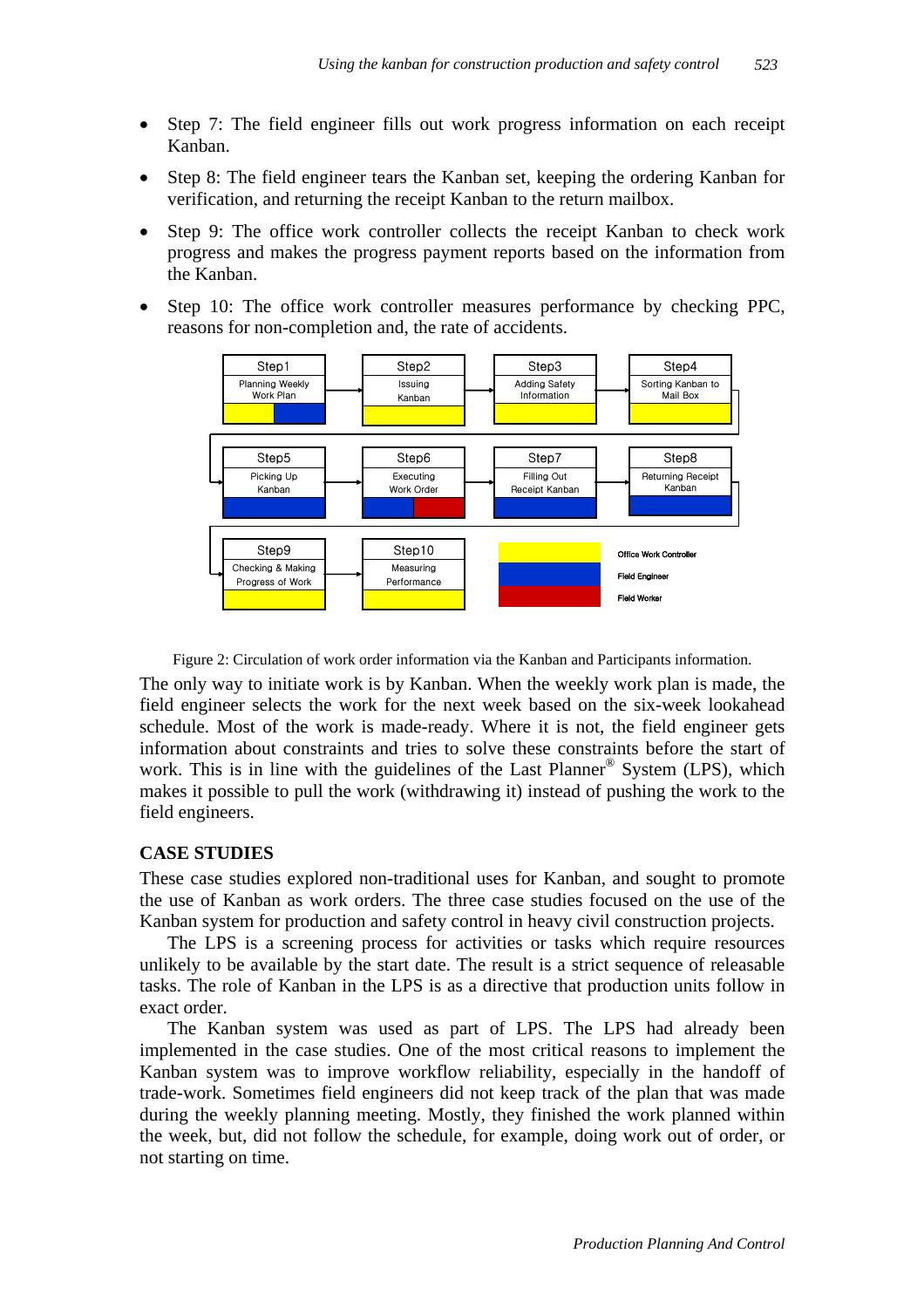Another reason to implement Kanban was to improve the safety record of the case studies. The case study company had invested a lot of money in improving its safety record, but this effort only directly affected management, not the workers.

| Case      | <b>Project</b><br><b>Duration</b> | <b>Project</b><br>Amount<br>(USD) | <b>Total Work</b><br><b>Completion</b> | <b>Main Activity</b>                               |
|-----------|-----------------------------------|-----------------------------------|----------------------------------------|----------------------------------------------------|
| A         | $7/2002 \sim 12/200$              | 42 Million                        | 77%                                    | Total Length(TL) 1820m<br>Tunnel 738m, Station 75m |
| В         | 12/2004~12/20<br>07               | 15 Million                        | 58%                                    | TL 1188m<br>Tunnel 336m, Station 75m               |
| $\subset$ | $12/2002 - 12/20$<br>07           | 28 Million                        | 51%                                    | TL 3824m<br>Tunnel 738m, Station<br>150m           |

The three case studies were undertaken for six months. Before the start of the case studies, there were three training sessions for each project site by the authors for the implementation of the Kanban system. Included in the cases were subway projects carried out between April 2006 and September 2006. There were three types of schedules used in the case studies: the master, and six-week lookahead schedules, and the weekly work plan. In these case studies, the phase schedule was not used, because the general contractor released phase schedules based on flaw-free design to the company doing the pilot project.

During the six months case studies, PPC, CPI, rate of accidents, safety relate nonconformance reports (NCR) rate, and reasons for work non-completion were tracked to analyze the effectiveness of the implementation of the Kanban system. All of those indicators were tracked daily and reported weekly. In the weekly work meeting the project members provided their suggestions to the authors. The authors were provided weekly progress reports to screen, and then returned them with comments in order to monitor their progress.

#### **IMPLEMENTATION FINDINGS**

The PPC, CPI, rate of accidents, and the numbers of the safety-relate NCR were traced daily and reported weekly during the case studies. In all three projects, the authors have standardized the scope of tasks to create a work breakdown structure for data validation.

#### **INTERVIEWS WITH PARTICIPANTS**

During the three training sessions given by the authors, implementations of the Kanban and Last Planner Systems were discussed. Project members gave their opinions about using the Kanban system in their project sites. The weekly meetings were the most useful for soliciting the project members' opinions. All of project controllers mentioned that, when using the information from the Kanban, it was very easy to get to the source of the measurements of the project's performance. For example, it was easy to measure performance by tracing PPC, reasons for noncompletion, and accident rates. However, some of field engineers mentioned that the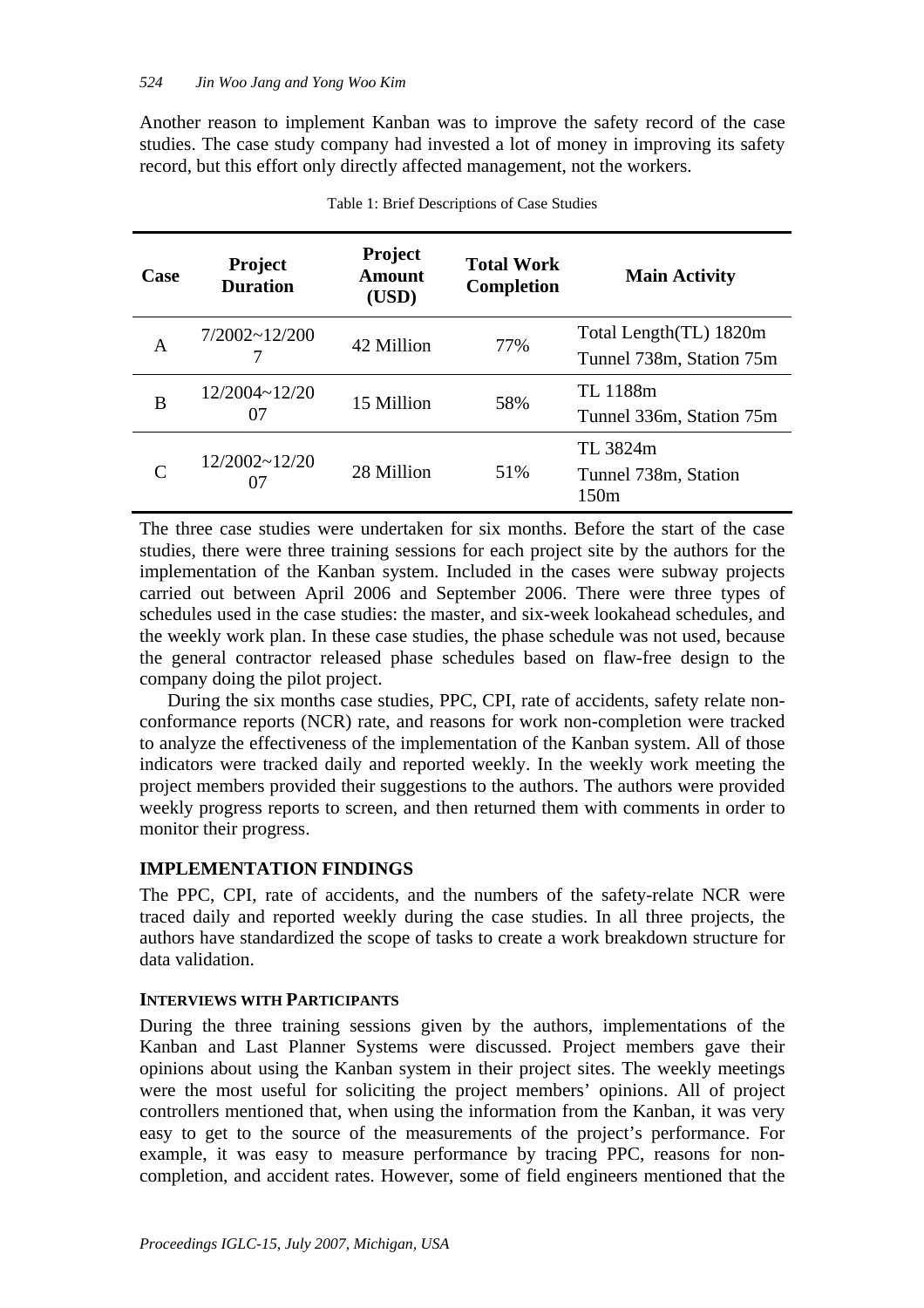increasing amount of paperwork was a hardship. Therefore, most of project controllers advocated using the Kanban system, and most of field engineers were against it. However, all project members agreed that Kanban system increased workflow reliability.

In Case B the project controller pointed out that issuing a Kanban for each task made field engineering more complicated. Field engineer who was charge of repetitive work held more than ten Kanban a day. They suggested issuing one Kanban for this kind of repetitive work. To simplify the system, they combined the WBS of the repetitive tasks, and issued a new ID. This improvement made the paperwork easier for both the office controller and field engineer, and decreased the number of Kanban issued.

The field workers mentioned that the Kanban system would probably decrease accidents. Previously, field engineers had just told downstream workers to be careful. However the accidents listed on the Kanban were real, relevant, and timely. Some project sites made a bulletin board and posted a field worker Kanban, which helped them to recognize elements of risk in the work site. It also helped them to understand the phase of the work, progress necessary, and the amount of their daily portion of work.

#### **PERCENT PLANNED COMPLETION (PPC)**

During the six-month case studies, the average number of tasks in each weekly work plan was 112. The weekly average and four-week moving average PPC were measured as shown in Figure 3 during the six months. The average PPC was 73%, ranging from 51% to 84%. There was a steady period of improvement Weeks 9 to 13 up to the level of 81%. A possible explanation for the increase is that the monitoring of PPC improved because the office controller (construction support department) and field engineer (construction department) reviewed the PPC and made possible work plan together. Also, continuous training sessions in the Kanban and LPS made this improvement possible.



Figure 3: Average of Percent Plan Completion (PPC) and four-week moving average for three-case studies over a 24 week period.

## **THE NUMBER OF THE SAFETY-RELATED NON-CONFORMANCE REPORTS (NCR)**

The general contractor has a weekly checklist of safety factors called the NCR. It is brought around the site to seek out potential safety hazards. In the three case studies the number of the NCR decreased steadily through the project. The general contractor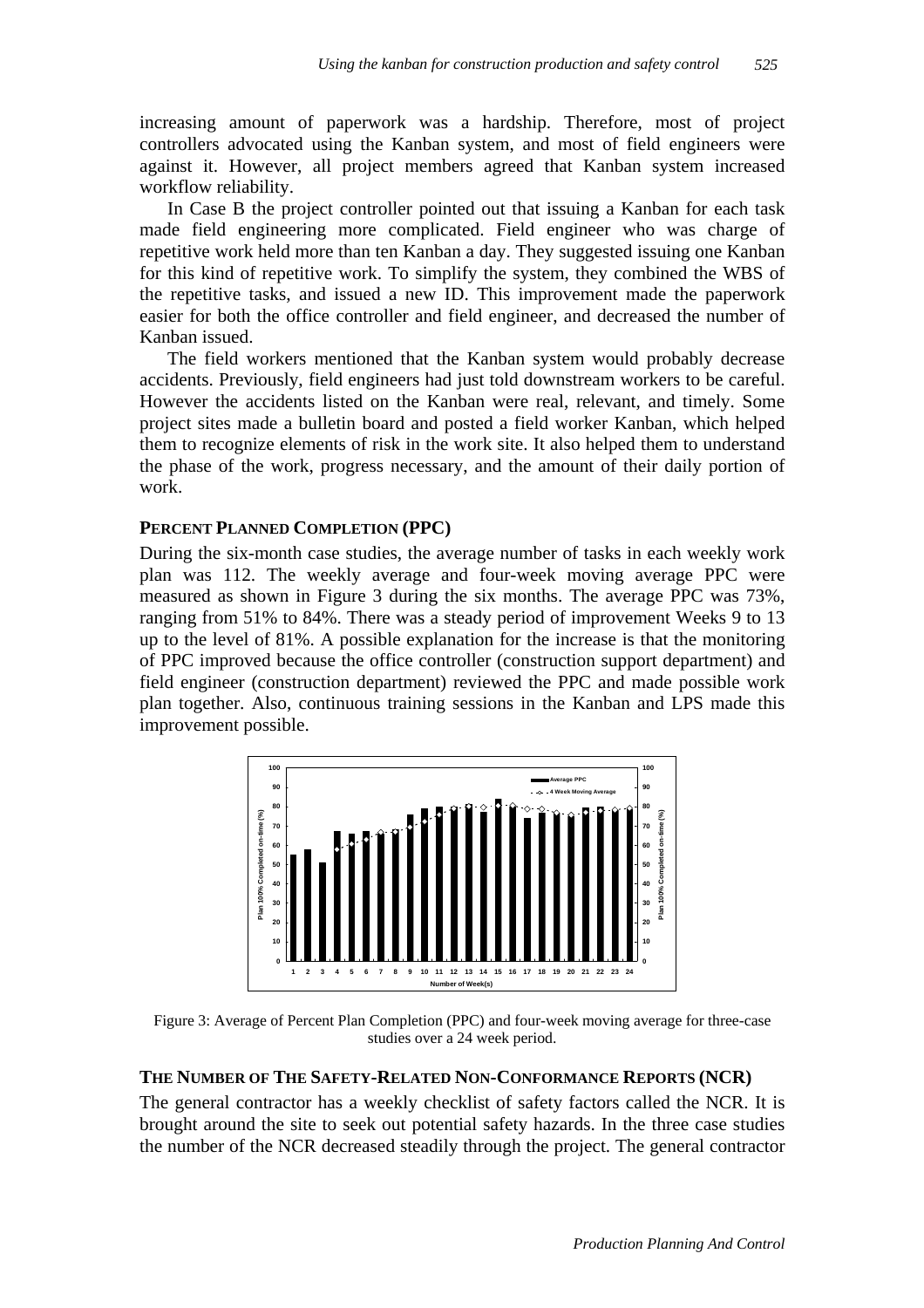pointed out that the average was 37 before adopting the Kanban system. The average number of the NCR decreased to ten after implementing the Kanban system.

## **SAFETY ACCIDENT RATES**

Figure 4 shows the accident rate for six months before and after the implementation of the Kanban System. Sometimes, construction companies lost money because of accidents, but in these case studies, the definition of accident is purely human-related. Accident rates decreased 33% in the six-month period. Cases A and B had no accidents. Furthermore, during the case studies, there were no deaths, or workers losing bodily function due to injury. The company had had 384 accidents between 1981 and the beginning of the case studies and lost over 15 million dollars.<sup>4</sup> However, there were just thirteen accidents during the six months after the Kanban system was implemented. These accidents were not a major issue to the entire project process. During the case studies the Kanban system had made a visible contribution to reducing the rate of accident.



Figure 4: Accident rates for the three-case studies before and after the 24 week period.

## **COST REDUCTION**

Under perfect circumstances, the amount budgeted should be exactly the right amount. Yet, planning in theory is very different than planning in practice because the budget has many influences, and is often not straight-forward. For example, it would seem that there would be a direct savings for tasks completed early. However, tasks are not discrete from others in the same project thus, a task completed early does not always translate into a net savings. Completing tasks on budget is further complicated by the fact that there is usually more than one stage of production involved in task planning. In these case studies, budgeting was further complicated by the fact that things did not always happen as planned.

In this project author tracked cost data to examine the effects of the Kanban system on costs. There is a possibility that if we had implemented our idea from the inception of the project then there might have been a different net loss or gain, but the implementation of our idea occurred in the middle, so it is hard to say how accurate the cost data is. The cost savings in the six month case studies were not significant. During the period, the Cost Performance Index and the Schedule Performance Index improved by 5% and 10% respectively.

 $\overline{a}$ 4 Source from case study Company's list of compensation for safety accidents relate. The compensations included compensatory and exemplary damages.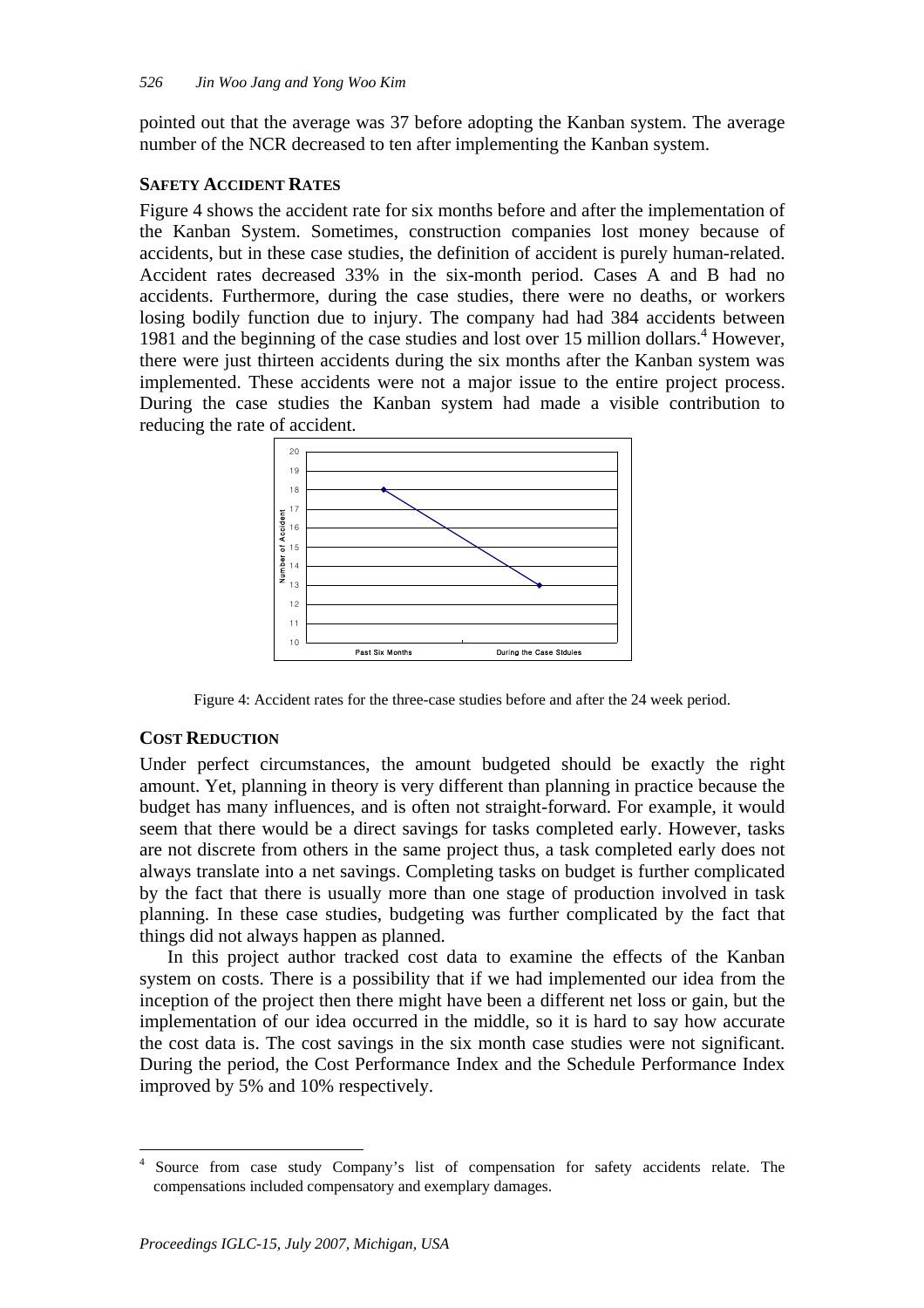### **CONCLUSION AND POSSIBLE AREAS FOR FUTHER RESEARCH**

#### **CONCLUSION**

This paper has presented a production and safety management strategy that uses the Kanban System in construction projects, and has highlighted the importance of implementing a process-driven Lean strategy across organizational boundaries. Kanbans were used as a production process control tool under the LPS. In this paper authors found that Kanban supported the LPS by clarifying the hand-off processes among trades, and improving the safety record. Based on the three case studies in this paper, the Kanban system improved:

- Visualization
- Informational transparency
- Communication among project members
- Accuracy in forecasting production work performance
- The rate of accidents
- The safety-related number of non-conformance reports

The key to improving production performance is to consider such factors as the size of an order, the standardization of the work breakdown structure in order to shape a construction environment with more uniform work flows and flexibility. The Kanban system is valuable for monitoring construction performance.

The problem of production levelling through scheduling is crucial in the Kanban system. Decreasing the size of work orders or formatting work packages for repetitive work is an effective way to control production using the Kanban system. For the Kanban system to operate effectively, it needs to be systematically approached before the start of the make-ready process of scheduled tasks.

#### **POSSIBLE AREAS FOR FURTHER RESEARCH**

The present study was limited in the amount of time and number of cases; it may be worthwhile to focus future research on different uses for the Kanban system. The issues that need further research are categorized as follows:

- The participation of all stakeholders and the integrated use of the Kanban system to make the entire construction production system efficiently.
- Development of a general model that has the advantages of the Kanban system integrated with IT systems. Previous research approaches to the Kanban pull systems included simulation, mathematical, and stochastic modelling (Uzsoy and Martin-Vega, 1990).

#### **REFERENCES**

- Arbulu, R., Ballard, G., and Harper, N. (2003). "Kanban in Construction." Proceedings of the 11th annual conference, International Group for Lean Construction, Blacksburg, VA.
- Chase, R. (1973). "Production and Operations Management: A Life Cycle Approach." *Richard D. Irwin*, Homewwod, IL.

Hall, R. (1983), "Zero Inventory." *McGraw-Hill*, New York, NY.

Huang, P., Rees, L., and Taylor III, B. (1983). "A Simulation Analysis of the Japanese JIT Techniques (with Kanban) for Multi-Line, Multi-Stage Production Systems."